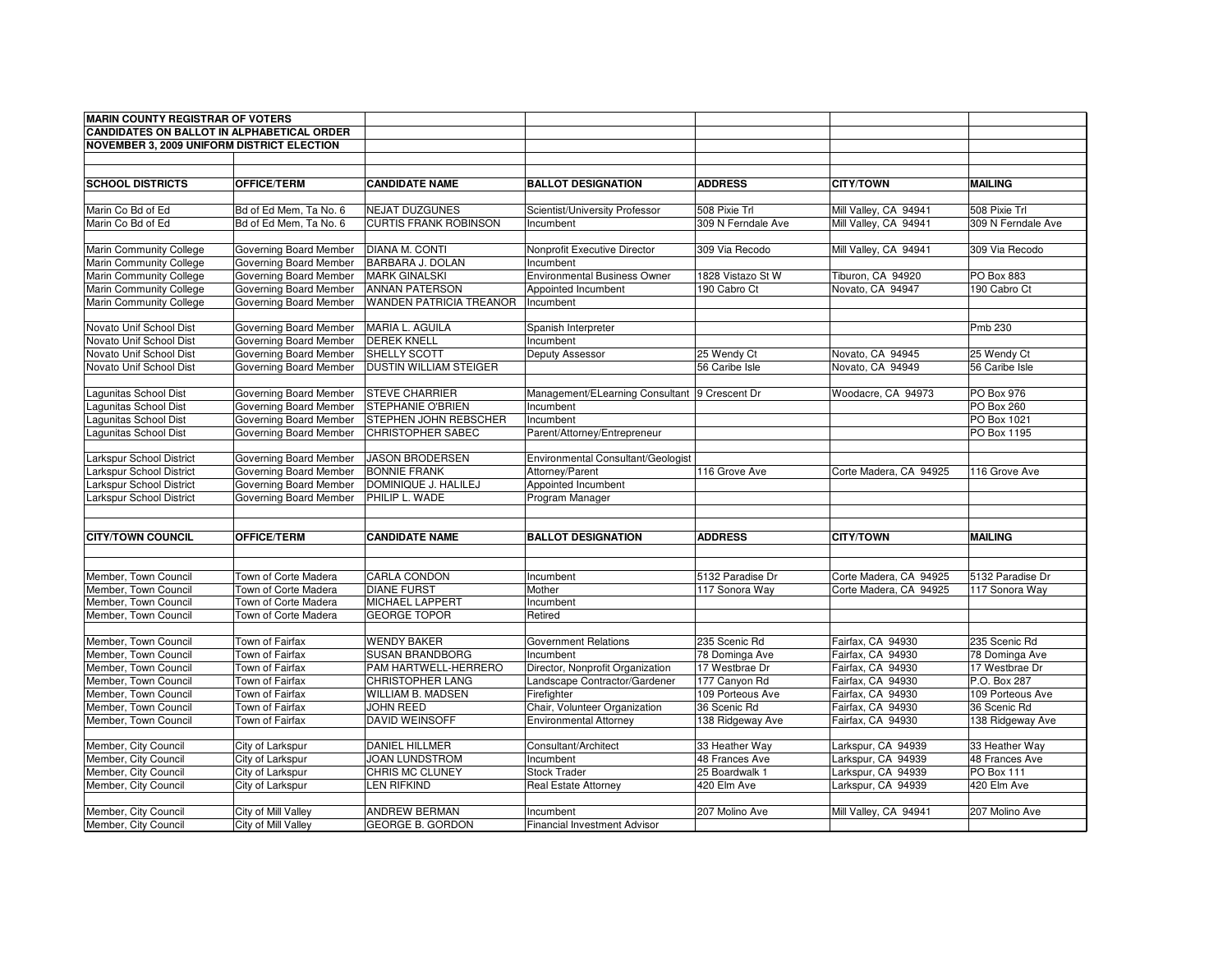| Member, City Council<br><b>ERIC LUCAN</b><br><b>Business Consultant</b><br>City of Novato<br>26 Truman Dr<br>Novato, CA 94947<br>26 Truman Dr<br>City of Novato<br>487 Ridge Rd<br>PO Box 240<br>Member, City Council<br><b>ELEANOR SLUIS</b><br><b>Retired Teacher</b><br>Novato, CA 94947<br>Member, City Council<br>City of Novato<br><b>DENISE ATHAS</b><br>Small Businesswoman<br>15 Hickox Rd<br>Novato, CA 94947<br>15 Hickox Rd<br>City of Novato<br>5 Estado Ct<br>Novato, CA 94945<br>5 Estado Ct<br>Member, City Council<br>JOHN COLEMAN<br>Retired<br>City of Novato<br>36 White Oak Way<br>Member, City Council<br>PAT EKLUND<br>Councilmember/Environmental Mana 36 White Oak Way<br>Novato, CA 94949<br>Town of San Anselmo<br>PETER BREEN<br>85 Woodside Dr<br>San Anselmo, CA 94960<br>85 Woodside Dr<br>Member, Town Council<br>Incumbent<br>Town of San Anselmo<br><b>KAY COLEMAN</b><br>22 Agatha Ct<br>22 Agatha Ct<br>Member, Town Council<br>San Anselmo, CA 94960<br>Member, Town Council<br><b>TED FREEMAN</b><br>8 Meadowcroft Dr<br>8 Meadowcroft Dr<br>Town of San Anselmo<br>Incumbent<br>San Anselmo, CA 94960<br>20 Rancho Dr<br>Member, Town Council<br>Town of San Anselmo<br><b>JUDY HOUSE</b><br>Appointed Incumbent<br>20 Rancho Dr<br>San Anselmo, CA 94960<br>Member, Town Council<br>Town of San Anselmo<br><b>JEFF KROOT</b><br>222 Crescent Rd<br>San Anselmo, CA 94960<br>222 Crescent Rd<br>Member, Town Council<br>Town of San Anselmo<br><b>TOM MCINERNEY</b><br>50 Nokomis Ave<br>San Anselmo, CA 94960<br>50 Nokomis Ave<br>Attorney<br><b>GARY FORD</b><br>46 Convent Ct<br>San Rafael, CA 94901<br>46 Convent Ct<br>Member, City Council<br>City of San Rafael<br><b>Community Banker</b><br>Member, City Council<br>City of San Rafael<br><b>BARBARA HELLER</b><br>Vice-Mayor<br>Member, City Council<br>City of San Rafael<br>Retired Adjudications Officer<br><b>ERIC HOLM</b><br><b>Assistant Principal</b><br>Member, City Council<br>City of San Rafael<br><b>WHITNEY HOYT</b><br>Nonprofit Executive Director<br>Member, City Council<br>City of San Rafael<br><b>MARC LEVINE</b><br>169 Alpine St<br>San Rafael, CA 94901<br>169 Alpine St<br><b>DAVID MAYER</b><br>Employment Program Representativ 528 D St<br>528 D St<br>Member, City Council<br>City of San Rafael<br>San Rafael, CA 94901<br>RENE BUDDY DE BRUYN<br>Member, City Council<br>City of Sausalito<br>Realtor<br>Sausalito, CA 94965<br>109 Sacramento Ave<br>109 Sacramento Ave<br>City of Sausalito<br>CAROLYN FORD<br><b>Small Business Owner</b><br>PO Box 2907<br>Member, City Council<br>Member, Town Council<br>Town of Tiburon<br><b>JIM FRASER</b><br><b>Planning Commissioner</b><br>Town of Tiburon<br>Mayor of Tiburon<br>Member, Town Council<br><b>ALICE FREDERICKS</b><br>PO Box 432<br>Town of Tiburon<br>Member, Town Council<br>JOHN KUNZWEILER<br><b>Management Consultant</b><br>Businessman/Entrepreneur/Contractor<br>Member, Town Council<br>Town of Tiburon<br><b>BRIAN MC CULLOUGH</b><br>Businessman/Planning Commissione 1885 Mountain View Dr<br>Member, Town Council<br>Town of Tiburon<br><b>EMMETT O'DONNELL</b><br>Tiburon, CA 94920<br>1885 Mountain View Dr<br><b>SPECIAL DISTRICTS</b><br><b>OFFICE/TERM</b><br><b>BALLOT DESIGNATION</b><br><b>ADDRESS</b><br><b>CITY/TOWN</b><br><b>MAILING</b><br><b>CANDIDATE NAME</b><br>Director, Short Term<br>Marin City Csd<br><b>CHARMAINE YVETTE BAKER</b><br><b>Support Services Worker</b><br>724 Drake Ave<br>Marin City, CA 94965<br>724 Drake Ave<br>Marin City Csd<br>Director, Short Term<br>EVERETT P. BRANDON<br><b>Retired Consultant</b><br>15 Sandstone Ct<br>15 Sandstone Ct<br>Director<br>Marinwood Csd<br><b>BRUCE A. ANDERSON</b><br>San Rafael, CA 94903<br>Incumbent<br>Marinwood Csd<br><b>GENE ELLIOT</b><br>Director<br>Appointed Incumbent<br>Marinwood Csd<br>LEAH GREEN<br><b>Business Owner/Mother</b><br>515 Pinewood Dr<br>San Rafael, CA 94903<br>515 Pinewood Dr<br>Director<br><b>MBCSD Appointed Director</b><br>Director, Full Term<br>Muir Beach Csd<br><b>DAN FITZPATRICK</b><br>200 Sunset Way<br>Muir Beach, CA 94965<br>200 Sunset Way<br><b>MARY DANIEL HOBSON</b><br>Director, Full Term<br>Muir Beach Csd<br>Incumbent<br>PETER RUDNICK<br>Director, Full Term<br>Muir Beach Csd<br>Incumbent<br>Muir Beach Csd<br>SHEIRELL JEAN STODDARD<br>Director, Full Term<br>Incumbent<br>Muir Beach Csd<br><b>SCOTT BENDER</b><br>Management Consultant<br>Director, Short Term<br>PAUL JESCHKE<br>Director, Short Term<br>Muir Beach Csd<br>Writer<br>260 Fawn Dr<br>Director<br>Sleepy Hollow Fpd<br>KAREN M. MOLDEN<br><b>Business Owner</b><br>260 Fawn Dr<br>San Anselmo, CA 94960<br>Sleepy Hollow Fpd<br>RICHARD C. SHORTALL, JR<br>Appointed Incumbent<br>47 Legend Rd<br>San Anselmo, CA 94960<br>47 Legend Rd<br>Director<br>Southern Marin Fpd<br><b>KURT CHUN</b><br>307 Melrose Ave<br>Mill Valley, CA 94941<br>307 Melrose Ave<br>Director, Full Term<br>Incumbent<br><b>MARTIN LANGEVELD</b><br>Mill Valley, CA 94941<br>Director, Full Term<br>Southern Marin Fpd<br><b>University Student</b><br>198 Stanford Ave<br>198 Stanford Ave<br>Director, Full Term<br>Southern Marin Fpd<br>DANIEL R. ST JOHN<br><b>Business Executive</b> | Member, City Council | City of Mill Valley | SHAWN E. MARSHALL | Councilmember/Mother/Consultant |  |  |
|------------------------------------------------------------------------------------------------------------------------------------------------------------------------------------------------------------------------------------------------------------------------------------------------------------------------------------------------------------------------------------------------------------------------------------------------------------------------------------------------------------------------------------------------------------------------------------------------------------------------------------------------------------------------------------------------------------------------------------------------------------------------------------------------------------------------------------------------------------------------------------------------------------------------------------------------------------------------------------------------------------------------------------------------------------------------------------------------------------------------------------------------------------------------------------------------------------------------------------------------------------------------------------------------------------------------------------------------------------------------------------------------------------------------------------------------------------------------------------------------------------------------------------------------------------------------------------------------------------------------------------------------------------------------------------------------------------------------------------------------------------------------------------------------------------------------------------------------------------------------------------------------------------------------------------------------------------------------------------------------------------------------------------------------------------------------------------------------------------------------------------------------------------------------------------------------------------------------------------------------------------------------------------------------------------------------------------------------------------------------------------------------------------------------------------------------------------------------------------------------------------------------------------------------------------------------------------------------------------------------------------------------------------------------------------------------------------------------------------------------------------------------------------------------------------------------------------------------------------------------------------------------------------------------------------------------------------------------------------------------------------------------------------------------------------------------------------------------------------------------------------------------------------------------------------------------------------------------------------------------------------------------------------------------------------------------------------------------------------------------------------------------------------------------------------------------------------------------------------------------------------------------------------------------------------------------------------------------------------------------------------------------------------------------------------------------------------------------------------------------------------------------------------------------------------------------------------------------------------------------------------------------------------------------------------------------------------------------------------------------------------------------------------------------------------------------------------------------------------------------------------------------------------------------------------------------------------------------------------------------------------------------------------------------------------------------------------------------------------------------------------------------------------------------------------------------------------------------------------------------------------------------------------------------------------------------------------------------------------------------------------------------------------------------------------------------------------------------------------------------------------------------------------------------------------------------------------------------------------------------------------------------------------------------------------------------------------------------------------------------------------------------------------------------------------------------------------------------------------------------------------------------------------------------------------------------------------------------------------------------------------------------------------------------|----------------------|---------------------|-------------------|---------------------------------|--|--|
|                                                                                                                                                                                                                                                                                                                                                                                                                                                                                                                                                                                                                                                                                                                                                                                                                                                                                                                                                                                                                                                                                                                                                                                                                                                                                                                                                                                                                                                                                                                                                                                                                                                                                                                                                                                                                                                                                                                                                                                                                                                                                                                                                                                                                                                                                                                                                                                                                                                                                                                                                                                                                                                                                                                                                                                                                                                                                                                                                                                                                                                                                                                                                                                                                                                                                                                                                                                                                                                                                                                                                                                                                                                                                                                                                                                                                                                                                                                                                                                                                                                                                                                                                                                                                                                                                                                                                                                                                                                                                                                                                                                                                                                                                                                                                                                                                                                                                                                                                                                                                                                                                                                                                                                                                                                                                                |                      |                     |                   |                                 |  |  |
|                                                                                                                                                                                                                                                                                                                                                                                                                                                                                                                                                                                                                                                                                                                                                                                                                                                                                                                                                                                                                                                                                                                                                                                                                                                                                                                                                                                                                                                                                                                                                                                                                                                                                                                                                                                                                                                                                                                                                                                                                                                                                                                                                                                                                                                                                                                                                                                                                                                                                                                                                                                                                                                                                                                                                                                                                                                                                                                                                                                                                                                                                                                                                                                                                                                                                                                                                                                                                                                                                                                                                                                                                                                                                                                                                                                                                                                                                                                                                                                                                                                                                                                                                                                                                                                                                                                                                                                                                                                                                                                                                                                                                                                                                                                                                                                                                                                                                                                                                                                                                                                                                                                                                                                                                                                                                                |                      |                     |                   |                                 |  |  |
|                                                                                                                                                                                                                                                                                                                                                                                                                                                                                                                                                                                                                                                                                                                                                                                                                                                                                                                                                                                                                                                                                                                                                                                                                                                                                                                                                                                                                                                                                                                                                                                                                                                                                                                                                                                                                                                                                                                                                                                                                                                                                                                                                                                                                                                                                                                                                                                                                                                                                                                                                                                                                                                                                                                                                                                                                                                                                                                                                                                                                                                                                                                                                                                                                                                                                                                                                                                                                                                                                                                                                                                                                                                                                                                                                                                                                                                                                                                                                                                                                                                                                                                                                                                                                                                                                                                                                                                                                                                                                                                                                                                                                                                                                                                                                                                                                                                                                                                                                                                                                                                                                                                                                                                                                                                                                                |                      |                     |                   |                                 |  |  |
|                                                                                                                                                                                                                                                                                                                                                                                                                                                                                                                                                                                                                                                                                                                                                                                                                                                                                                                                                                                                                                                                                                                                                                                                                                                                                                                                                                                                                                                                                                                                                                                                                                                                                                                                                                                                                                                                                                                                                                                                                                                                                                                                                                                                                                                                                                                                                                                                                                                                                                                                                                                                                                                                                                                                                                                                                                                                                                                                                                                                                                                                                                                                                                                                                                                                                                                                                                                                                                                                                                                                                                                                                                                                                                                                                                                                                                                                                                                                                                                                                                                                                                                                                                                                                                                                                                                                                                                                                                                                                                                                                                                                                                                                                                                                                                                                                                                                                                                                                                                                                                                                                                                                                                                                                                                                                                |                      |                     |                   |                                 |  |  |
|                                                                                                                                                                                                                                                                                                                                                                                                                                                                                                                                                                                                                                                                                                                                                                                                                                                                                                                                                                                                                                                                                                                                                                                                                                                                                                                                                                                                                                                                                                                                                                                                                                                                                                                                                                                                                                                                                                                                                                                                                                                                                                                                                                                                                                                                                                                                                                                                                                                                                                                                                                                                                                                                                                                                                                                                                                                                                                                                                                                                                                                                                                                                                                                                                                                                                                                                                                                                                                                                                                                                                                                                                                                                                                                                                                                                                                                                                                                                                                                                                                                                                                                                                                                                                                                                                                                                                                                                                                                                                                                                                                                                                                                                                                                                                                                                                                                                                                                                                                                                                                                                                                                                                                                                                                                                                                |                      |                     |                   |                                 |  |  |
|                                                                                                                                                                                                                                                                                                                                                                                                                                                                                                                                                                                                                                                                                                                                                                                                                                                                                                                                                                                                                                                                                                                                                                                                                                                                                                                                                                                                                                                                                                                                                                                                                                                                                                                                                                                                                                                                                                                                                                                                                                                                                                                                                                                                                                                                                                                                                                                                                                                                                                                                                                                                                                                                                                                                                                                                                                                                                                                                                                                                                                                                                                                                                                                                                                                                                                                                                                                                                                                                                                                                                                                                                                                                                                                                                                                                                                                                                                                                                                                                                                                                                                                                                                                                                                                                                                                                                                                                                                                                                                                                                                                                                                                                                                                                                                                                                                                                                                                                                                                                                                                                                                                                                                                                                                                                                                |                      |                     |                   |                                 |  |  |
|                                                                                                                                                                                                                                                                                                                                                                                                                                                                                                                                                                                                                                                                                                                                                                                                                                                                                                                                                                                                                                                                                                                                                                                                                                                                                                                                                                                                                                                                                                                                                                                                                                                                                                                                                                                                                                                                                                                                                                                                                                                                                                                                                                                                                                                                                                                                                                                                                                                                                                                                                                                                                                                                                                                                                                                                                                                                                                                                                                                                                                                                                                                                                                                                                                                                                                                                                                                                                                                                                                                                                                                                                                                                                                                                                                                                                                                                                                                                                                                                                                                                                                                                                                                                                                                                                                                                                                                                                                                                                                                                                                                                                                                                                                                                                                                                                                                                                                                                                                                                                                                                                                                                                                                                                                                                                                |                      |                     |                   |                                 |  |  |
|                                                                                                                                                                                                                                                                                                                                                                                                                                                                                                                                                                                                                                                                                                                                                                                                                                                                                                                                                                                                                                                                                                                                                                                                                                                                                                                                                                                                                                                                                                                                                                                                                                                                                                                                                                                                                                                                                                                                                                                                                                                                                                                                                                                                                                                                                                                                                                                                                                                                                                                                                                                                                                                                                                                                                                                                                                                                                                                                                                                                                                                                                                                                                                                                                                                                                                                                                                                                                                                                                                                                                                                                                                                                                                                                                                                                                                                                                                                                                                                                                                                                                                                                                                                                                                                                                                                                                                                                                                                                                                                                                                                                                                                                                                                                                                                                                                                                                                                                                                                                                                                                                                                                                                                                                                                                                                |                      |                     |                   |                                 |  |  |
|                                                                                                                                                                                                                                                                                                                                                                                                                                                                                                                                                                                                                                                                                                                                                                                                                                                                                                                                                                                                                                                                                                                                                                                                                                                                                                                                                                                                                                                                                                                                                                                                                                                                                                                                                                                                                                                                                                                                                                                                                                                                                                                                                                                                                                                                                                                                                                                                                                                                                                                                                                                                                                                                                                                                                                                                                                                                                                                                                                                                                                                                                                                                                                                                                                                                                                                                                                                                                                                                                                                                                                                                                                                                                                                                                                                                                                                                                                                                                                                                                                                                                                                                                                                                                                                                                                                                                                                                                                                                                                                                                                                                                                                                                                                                                                                                                                                                                                                                                                                                                                                                                                                                                                                                                                                                                                |                      |                     |                   |                                 |  |  |
|                                                                                                                                                                                                                                                                                                                                                                                                                                                                                                                                                                                                                                                                                                                                                                                                                                                                                                                                                                                                                                                                                                                                                                                                                                                                                                                                                                                                                                                                                                                                                                                                                                                                                                                                                                                                                                                                                                                                                                                                                                                                                                                                                                                                                                                                                                                                                                                                                                                                                                                                                                                                                                                                                                                                                                                                                                                                                                                                                                                                                                                                                                                                                                                                                                                                                                                                                                                                                                                                                                                                                                                                                                                                                                                                                                                                                                                                                                                                                                                                                                                                                                                                                                                                                                                                                                                                                                                                                                                                                                                                                                                                                                                                                                                                                                                                                                                                                                                                                                                                                                                                                                                                                                                                                                                                                                |                      |                     |                   |                                 |  |  |
|                                                                                                                                                                                                                                                                                                                                                                                                                                                                                                                                                                                                                                                                                                                                                                                                                                                                                                                                                                                                                                                                                                                                                                                                                                                                                                                                                                                                                                                                                                                                                                                                                                                                                                                                                                                                                                                                                                                                                                                                                                                                                                                                                                                                                                                                                                                                                                                                                                                                                                                                                                                                                                                                                                                                                                                                                                                                                                                                                                                                                                                                                                                                                                                                                                                                                                                                                                                                                                                                                                                                                                                                                                                                                                                                                                                                                                                                                                                                                                                                                                                                                                                                                                                                                                                                                                                                                                                                                                                                                                                                                                                                                                                                                                                                                                                                                                                                                                                                                                                                                                                                                                                                                                                                                                                                                                |                      |                     |                   |                                 |  |  |
|                                                                                                                                                                                                                                                                                                                                                                                                                                                                                                                                                                                                                                                                                                                                                                                                                                                                                                                                                                                                                                                                                                                                                                                                                                                                                                                                                                                                                                                                                                                                                                                                                                                                                                                                                                                                                                                                                                                                                                                                                                                                                                                                                                                                                                                                                                                                                                                                                                                                                                                                                                                                                                                                                                                                                                                                                                                                                                                                                                                                                                                                                                                                                                                                                                                                                                                                                                                                                                                                                                                                                                                                                                                                                                                                                                                                                                                                                                                                                                                                                                                                                                                                                                                                                                                                                                                                                                                                                                                                                                                                                                                                                                                                                                                                                                                                                                                                                                                                                                                                                                                                                                                                                                                                                                                                                                |                      |                     |                   |                                 |  |  |
|                                                                                                                                                                                                                                                                                                                                                                                                                                                                                                                                                                                                                                                                                                                                                                                                                                                                                                                                                                                                                                                                                                                                                                                                                                                                                                                                                                                                                                                                                                                                                                                                                                                                                                                                                                                                                                                                                                                                                                                                                                                                                                                                                                                                                                                                                                                                                                                                                                                                                                                                                                                                                                                                                                                                                                                                                                                                                                                                                                                                                                                                                                                                                                                                                                                                                                                                                                                                                                                                                                                                                                                                                                                                                                                                                                                                                                                                                                                                                                                                                                                                                                                                                                                                                                                                                                                                                                                                                                                                                                                                                                                                                                                                                                                                                                                                                                                                                                                                                                                                                                                                                                                                                                                                                                                                                                |                      |                     |                   |                                 |  |  |
|                                                                                                                                                                                                                                                                                                                                                                                                                                                                                                                                                                                                                                                                                                                                                                                                                                                                                                                                                                                                                                                                                                                                                                                                                                                                                                                                                                                                                                                                                                                                                                                                                                                                                                                                                                                                                                                                                                                                                                                                                                                                                                                                                                                                                                                                                                                                                                                                                                                                                                                                                                                                                                                                                                                                                                                                                                                                                                                                                                                                                                                                                                                                                                                                                                                                                                                                                                                                                                                                                                                                                                                                                                                                                                                                                                                                                                                                                                                                                                                                                                                                                                                                                                                                                                                                                                                                                                                                                                                                                                                                                                                                                                                                                                                                                                                                                                                                                                                                                                                                                                                                                                                                                                                                                                                                                                |                      |                     |                   |                                 |  |  |
|                                                                                                                                                                                                                                                                                                                                                                                                                                                                                                                                                                                                                                                                                                                                                                                                                                                                                                                                                                                                                                                                                                                                                                                                                                                                                                                                                                                                                                                                                                                                                                                                                                                                                                                                                                                                                                                                                                                                                                                                                                                                                                                                                                                                                                                                                                                                                                                                                                                                                                                                                                                                                                                                                                                                                                                                                                                                                                                                                                                                                                                                                                                                                                                                                                                                                                                                                                                                                                                                                                                                                                                                                                                                                                                                                                                                                                                                                                                                                                                                                                                                                                                                                                                                                                                                                                                                                                                                                                                                                                                                                                                                                                                                                                                                                                                                                                                                                                                                                                                                                                                                                                                                                                                                                                                                                                |                      |                     |                   |                                 |  |  |
|                                                                                                                                                                                                                                                                                                                                                                                                                                                                                                                                                                                                                                                                                                                                                                                                                                                                                                                                                                                                                                                                                                                                                                                                                                                                                                                                                                                                                                                                                                                                                                                                                                                                                                                                                                                                                                                                                                                                                                                                                                                                                                                                                                                                                                                                                                                                                                                                                                                                                                                                                                                                                                                                                                                                                                                                                                                                                                                                                                                                                                                                                                                                                                                                                                                                                                                                                                                                                                                                                                                                                                                                                                                                                                                                                                                                                                                                                                                                                                                                                                                                                                                                                                                                                                                                                                                                                                                                                                                                                                                                                                                                                                                                                                                                                                                                                                                                                                                                                                                                                                                                                                                                                                                                                                                                                                |                      |                     |                   |                                 |  |  |
|                                                                                                                                                                                                                                                                                                                                                                                                                                                                                                                                                                                                                                                                                                                                                                                                                                                                                                                                                                                                                                                                                                                                                                                                                                                                                                                                                                                                                                                                                                                                                                                                                                                                                                                                                                                                                                                                                                                                                                                                                                                                                                                                                                                                                                                                                                                                                                                                                                                                                                                                                                                                                                                                                                                                                                                                                                                                                                                                                                                                                                                                                                                                                                                                                                                                                                                                                                                                                                                                                                                                                                                                                                                                                                                                                                                                                                                                                                                                                                                                                                                                                                                                                                                                                                                                                                                                                                                                                                                                                                                                                                                                                                                                                                                                                                                                                                                                                                                                                                                                                                                                                                                                                                                                                                                                                                |                      |                     |                   |                                 |  |  |
|                                                                                                                                                                                                                                                                                                                                                                                                                                                                                                                                                                                                                                                                                                                                                                                                                                                                                                                                                                                                                                                                                                                                                                                                                                                                                                                                                                                                                                                                                                                                                                                                                                                                                                                                                                                                                                                                                                                                                                                                                                                                                                                                                                                                                                                                                                                                                                                                                                                                                                                                                                                                                                                                                                                                                                                                                                                                                                                                                                                                                                                                                                                                                                                                                                                                                                                                                                                                                                                                                                                                                                                                                                                                                                                                                                                                                                                                                                                                                                                                                                                                                                                                                                                                                                                                                                                                                                                                                                                                                                                                                                                                                                                                                                                                                                                                                                                                                                                                                                                                                                                                                                                                                                                                                                                                                                |                      |                     |                   |                                 |  |  |
|                                                                                                                                                                                                                                                                                                                                                                                                                                                                                                                                                                                                                                                                                                                                                                                                                                                                                                                                                                                                                                                                                                                                                                                                                                                                                                                                                                                                                                                                                                                                                                                                                                                                                                                                                                                                                                                                                                                                                                                                                                                                                                                                                                                                                                                                                                                                                                                                                                                                                                                                                                                                                                                                                                                                                                                                                                                                                                                                                                                                                                                                                                                                                                                                                                                                                                                                                                                                                                                                                                                                                                                                                                                                                                                                                                                                                                                                                                                                                                                                                                                                                                                                                                                                                                                                                                                                                                                                                                                                                                                                                                                                                                                                                                                                                                                                                                                                                                                                                                                                                                                                                                                                                                                                                                                                                                |                      |                     |                   |                                 |  |  |
|                                                                                                                                                                                                                                                                                                                                                                                                                                                                                                                                                                                                                                                                                                                                                                                                                                                                                                                                                                                                                                                                                                                                                                                                                                                                                                                                                                                                                                                                                                                                                                                                                                                                                                                                                                                                                                                                                                                                                                                                                                                                                                                                                                                                                                                                                                                                                                                                                                                                                                                                                                                                                                                                                                                                                                                                                                                                                                                                                                                                                                                                                                                                                                                                                                                                                                                                                                                                                                                                                                                                                                                                                                                                                                                                                                                                                                                                                                                                                                                                                                                                                                                                                                                                                                                                                                                                                                                                                                                                                                                                                                                                                                                                                                                                                                                                                                                                                                                                                                                                                                                                                                                                                                                                                                                                                                |                      |                     |                   |                                 |  |  |
|                                                                                                                                                                                                                                                                                                                                                                                                                                                                                                                                                                                                                                                                                                                                                                                                                                                                                                                                                                                                                                                                                                                                                                                                                                                                                                                                                                                                                                                                                                                                                                                                                                                                                                                                                                                                                                                                                                                                                                                                                                                                                                                                                                                                                                                                                                                                                                                                                                                                                                                                                                                                                                                                                                                                                                                                                                                                                                                                                                                                                                                                                                                                                                                                                                                                                                                                                                                                                                                                                                                                                                                                                                                                                                                                                                                                                                                                                                                                                                                                                                                                                                                                                                                                                                                                                                                                                                                                                                                                                                                                                                                                                                                                                                                                                                                                                                                                                                                                                                                                                                                                                                                                                                                                                                                                                                |                      |                     |                   |                                 |  |  |
|                                                                                                                                                                                                                                                                                                                                                                                                                                                                                                                                                                                                                                                                                                                                                                                                                                                                                                                                                                                                                                                                                                                                                                                                                                                                                                                                                                                                                                                                                                                                                                                                                                                                                                                                                                                                                                                                                                                                                                                                                                                                                                                                                                                                                                                                                                                                                                                                                                                                                                                                                                                                                                                                                                                                                                                                                                                                                                                                                                                                                                                                                                                                                                                                                                                                                                                                                                                                                                                                                                                                                                                                                                                                                                                                                                                                                                                                                                                                                                                                                                                                                                                                                                                                                                                                                                                                                                                                                                                                                                                                                                                                                                                                                                                                                                                                                                                                                                                                                                                                                                                                                                                                                                                                                                                                                                |                      |                     |                   |                                 |  |  |
|                                                                                                                                                                                                                                                                                                                                                                                                                                                                                                                                                                                                                                                                                                                                                                                                                                                                                                                                                                                                                                                                                                                                                                                                                                                                                                                                                                                                                                                                                                                                                                                                                                                                                                                                                                                                                                                                                                                                                                                                                                                                                                                                                                                                                                                                                                                                                                                                                                                                                                                                                                                                                                                                                                                                                                                                                                                                                                                                                                                                                                                                                                                                                                                                                                                                                                                                                                                                                                                                                                                                                                                                                                                                                                                                                                                                                                                                                                                                                                                                                                                                                                                                                                                                                                                                                                                                                                                                                                                                                                                                                                                                                                                                                                                                                                                                                                                                                                                                                                                                                                                                                                                                                                                                                                                                                                |                      |                     |                   |                                 |  |  |
|                                                                                                                                                                                                                                                                                                                                                                                                                                                                                                                                                                                                                                                                                                                                                                                                                                                                                                                                                                                                                                                                                                                                                                                                                                                                                                                                                                                                                                                                                                                                                                                                                                                                                                                                                                                                                                                                                                                                                                                                                                                                                                                                                                                                                                                                                                                                                                                                                                                                                                                                                                                                                                                                                                                                                                                                                                                                                                                                                                                                                                                                                                                                                                                                                                                                                                                                                                                                                                                                                                                                                                                                                                                                                                                                                                                                                                                                                                                                                                                                                                                                                                                                                                                                                                                                                                                                                                                                                                                                                                                                                                                                                                                                                                                                                                                                                                                                                                                                                                                                                                                                                                                                                                                                                                                                                                |                      |                     |                   |                                 |  |  |
|                                                                                                                                                                                                                                                                                                                                                                                                                                                                                                                                                                                                                                                                                                                                                                                                                                                                                                                                                                                                                                                                                                                                                                                                                                                                                                                                                                                                                                                                                                                                                                                                                                                                                                                                                                                                                                                                                                                                                                                                                                                                                                                                                                                                                                                                                                                                                                                                                                                                                                                                                                                                                                                                                                                                                                                                                                                                                                                                                                                                                                                                                                                                                                                                                                                                                                                                                                                                                                                                                                                                                                                                                                                                                                                                                                                                                                                                                                                                                                                                                                                                                                                                                                                                                                                                                                                                                                                                                                                                                                                                                                                                                                                                                                                                                                                                                                                                                                                                                                                                                                                                                                                                                                                                                                                                                                |                      |                     |                   |                                 |  |  |
|                                                                                                                                                                                                                                                                                                                                                                                                                                                                                                                                                                                                                                                                                                                                                                                                                                                                                                                                                                                                                                                                                                                                                                                                                                                                                                                                                                                                                                                                                                                                                                                                                                                                                                                                                                                                                                                                                                                                                                                                                                                                                                                                                                                                                                                                                                                                                                                                                                                                                                                                                                                                                                                                                                                                                                                                                                                                                                                                                                                                                                                                                                                                                                                                                                                                                                                                                                                                                                                                                                                                                                                                                                                                                                                                                                                                                                                                                                                                                                                                                                                                                                                                                                                                                                                                                                                                                                                                                                                                                                                                                                                                                                                                                                                                                                                                                                                                                                                                                                                                                                                                                                                                                                                                                                                                                                |                      |                     |                   |                                 |  |  |
|                                                                                                                                                                                                                                                                                                                                                                                                                                                                                                                                                                                                                                                                                                                                                                                                                                                                                                                                                                                                                                                                                                                                                                                                                                                                                                                                                                                                                                                                                                                                                                                                                                                                                                                                                                                                                                                                                                                                                                                                                                                                                                                                                                                                                                                                                                                                                                                                                                                                                                                                                                                                                                                                                                                                                                                                                                                                                                                                                                                                                                                                                                                                                                                                                                                                                                                                                                                                                                                                                                                                                                                                                                                                                                                                                                                                                                                                                                                                                                                                                                                                                                                                                                                                                                                                                                                                                                                                                                                                                                                                                                                                                                                                                                                                                                                                                                                                                                                                                                                                                                                                                                                                                                                                                                                                                                |                      |                     |                   |                                 |  |  |
|                                                                                                                                                                                                                                                                                                                                                                                                                                                                                                                                                                                                                                                                                                                                                                                                                                                                                                                                                                                                                                                                                                                                                                                                                                                                                                                                                                                                                                                                                                                                                                                                                                                                                                                                                                                                                                                                                                                                                                                                                                                                                                                                                                                                                                                                                                                                                                                                                                                                                                                                                                                                                                                                                                                                                                                                                                                                                                                                                                                                                                                                                                                                                                                                                                                                                                                                                                                                                                                                                                                                                                                                                                                                                                                                                                                                                                                                                                                                                                                                                                                                                                                                                                                                                                                                                                                                                                                                                                                                                                                                                                                                                                                                                                                                                                                                                                                                                                                                                                                                                                                                                                                                                                                                                                                                                                |                      |                     |                   |                                 |  |  |
|                                                                                                                                                                                                                                                                                                                                                                                                                                                                                                                                                                                                                                                                                                                                                                                                                                                                                                                                                                                                                                                                                                                                                                                                                                                                                                                                                                                                                                                                                                                                                                                                                                                                                                                                                                                                                                                                                                                                                                                                                                                                                                                                                                                                                                                                                                                                                                                                                                                                                                                                                                                                                                                                                                                                                                                                                                                                                                                                                                                                                                                                                                                                                                                                                                                                                                                                                                                                                                                                                                                                                                                                                                                                                                                                                                                                                                                                                                                                                                                                                                                                                                                                                                                                                                                                                                                                                                                                                                                                                                                                                                                                                                                                                                                                                                                                                                                                                                                                                                                                                                                                                                                                                                                                                                                                                                |                      |                     |                   |                                 |  |  |
|                                                                                                                                                                                                                                                                                                                                                                                                                                                                                                                                                                                                                                                                                                                                                                                                                                                                                                                                                                                                                                                                                                                                                                                                                                                                                                                                                                                                                                                                                                                                                                                                                                                                                                                                                                                                                                                                                                                                                                                                                                                                                                                                                                                                                                                                                                                                                                                                                                                                                                                                                                                                                                                                                                                                                                                                                                                                                                                                                                                                                                                                                                                                                                                                                                                                                                                                                                                                                                                                                                                                                                                                                                                                                                                                                                                                                                                                                                                                                                                                                                                                                                                                                                                                                                                                                                                                                                                                                                                                                                                                                                                                                                                                                                                                                                                                                                                                                                                                                                                                                                                                                                                                                                                                                                                                                                |                      |                     |                   |                                 |  |  |
|                                                                                                                                                                                                                                                                                                                                                                                                                                                                                                                                                                                                                                                                                                                                                                                                                                                                                                                                                                                                                                                                                                                                                                                                                                                                                                                                                                                                                                                                                                                                                                                                                                                                                                                                                                                                                                                                                                                                                                                                                                                                                                                                                                                                                                                                                                                                                                                                                                                                                                                                                                                                                                                                                                                                                                                                                                                                                                                                                                                                                                                                                                                                                                                                                                                                                                                                                                                                                                                                                                                                                                                                                                                                                                                                                                                                                                                                                                                                                                                                                                                                                                                                                                                                                                                                                                                                                                                                                                                                                                                                                                                                                                                                                                                                                                                                                                                                                                                                                                                                                                                                                                                                                                                                                                                                                                |                      |                     |                   |                                 |  |  |
|                                                                                                                                                                                                                                                                                                                                                                                                                                                                                                                                                                                                                                                                                                                                                                                                                                                                                                                                                                                                                                                                                                                                                                                                                                                                                                                                                                                                                                                                                                                                                                                                                                                                                                                                                                                                                                                                                                                                                                                                                                                                                                                                                                                                                                                                                                                                                                                                                                                                                                                                                                                                                                                                                                                                                                                                                                                                                                                                                                                                                                                                                                                                                                                                                                                                                                                                                                                                                                                                                                                                                                                                                                                                                                                                                                                                                                                                                                                                                                                                                                                                                                                                                                                                                                                                                                                                                                                                                                                                                                                                                                                                                                                                                                                                                                                                                                                                                                                                                                                                                                                                                                                                                                                                                                                                                                |                      |                     |                   |                                 |  |  |
|                                                                                                                                                                                                                                                                                                                                                                                                                                                                                                                                                                                                                                                                                                                                                                                                                                                                                                                                                                                                                                                                                                                                                                                                                                                                                                                                                                                                                                                                                                                                                                                                                                                                                                                                                                                                                                                                                                                                                                                                                                                                                                                                                                                                                                                                                                                                                                                                                                                                                                                                                                                                                                                                                                                                                                                                                                                                                                                                                                                                                                                                                                                                                                                                                                                                                                                                                                                                                                                                                                                                                                                                                                                                                                                                                                                                                                                                                                                                                                                                                                                                                                                                                                                                                                                                                                                                                                                                                                                                                                                                                                                                                                                                                                                                                                                                                                                                                                                                                                                                                                                                                                                                                                                                                                                                                                |                      |                     |                   |                                 |  |  |
|                                                                                                                                                                                                                                                                                                                                                                                                                                                                                                                                                                                                                                                                                                                                                                                                                                                                                                                                                                                                                                                                                                                                                                                                                                                                                                                                                                                                                                                                                                                                                                                                                                                                                                                                                                                                                                                                                                                                                                                                                                                                                                                                                                                                                                                                                                                                                                                                                                                                                                                                                                                                                                                                                                                                                                                                                                                                                                                                                                                                                                                                                                                                                                                                                                                                                                                                                                                                                                                                                                                                                                                                                                                                                                                                                                                                                                                                                                                                                                                                                                                                                                                                                                                                                                                                                                                                                                                                                                                                                                                                                                                                                                                                                                                                                                                                                                                                                                                                                                                                                                                                                                                                                                                                                                                                                                |                      |                     |                   |                                 |  |  |
|                                                                                                                                                                                                                                                                                                                                                                                                                                                                                                                                                                                                                                                                                                                                                                                                                                                                                                                                                                                                                                                                                                                                                                                                                                                                                                                                                                                                                                                                                                                                                                                                                                                                                                                                                                                                                                                                                                                                                                                                                                                                                                                                                                                                                                                                                                                                                                                                                                                                                                                                                                                                                                                                                                                                                                                                                                                                                                                                                                                                                                                                                                                                                                                                                                                                                                                                                                                                                                                                                                                                                                                                                                                                                                                                                                                                                                                                                                                                                                                                                                                                                                                                                                                                                                                                                                                                                                                                                                                                                                                                                                                                                                                                                                                                                                                                                                                                                                                                                                                                                                                                                                                                                                                                                                                                                                |                      |                     |                   |                                 |  |  |
|                                                                                                                                                                                                                                                                                                                                                                                                                                                                                                                                                                                                                                                                                                                                                                                                                                                                                                                                                                                                                                                                                                                                                                                                                                                                                                                                                                                                                                                                                                                                                                                                                                                                                                                                                                                                                                                                                                                                                                                                                                                                                                                                                                                                                                                                                                                                                                                                                                                                                                                                                                                                                                                                                                                                                                                                                                                                                                                                                                                                                                                                                                                                                                                                                                                                                                                                                                                                                                                                                                                                                                                                                                                                                                                                                                                                                                                                                                                                                                                                                                                                                                                                                                                                                                                                                                                                                                                                                                                                                                                                                                                                                                                                                                                                                                                                                                                                                                                                                                                                                                                                                                                                                                                                                                                                                                |                      |                     |                   |                                 |  |  |
|                                                                                                                                                                                                                                                                                                                                                                                                                                                                                                                                                                                                                                                                                                                                                                                                                                                                                                                                                                                                                                                                                                                                                                                                                                                                                                                                                                                                                                                                                                                                                                                                                                                                                                                                                                                                                                                                                                                                                                                                                                                                                                                                                                                                                                                                                                                                                                                                                                                                                                                                                                                                                                                                                                                                                                                                                                                                                                                                                                                                                                                                                                                                                                                                                                                                                                                                                                                                                                                                                                                                                                                                                                                                                                                                                                                                                                                                                                                                                                                                                                                                                                                                                                                                                                                                                                                                                                                                                                                                                                                                                                                                                                                                                                                                                                                                                                                                                                                                                                                                                                                                                                                                                                                                                                                                                                |                      |                     |                   |                                 |  |  |
|                                                                                                                                                                                                                                                                                                                                                                                                                                                                                                                                                                                                                                                                                                                                                                                                                                                                                                                                                                                                                                                                                                                                                                                                                                                                                                                                                                                                                                                                                                                                                                                                                                                                                                                                                                                                                                                                                                                                                                                                                                                                                                                                                                                                                                                                                                                                                                                                                                                                                                                                                                                                                                                                                                                                                                                                                                                                                                                                                                                                                                                                                                                                                                                                                                                                                                                                                                                                                                                                                                                                                                                                                                                                                                                                                                                                                                                                                                                                                                                                                                                                                                                                                                                                                                                                                                                                                                                                                                                                                                                                                                                                                                                                                                                                                                                                                                                                                                                                                                                                                                                                                                                                                                                                                                                                                                |                      |                     |                   |                                 |  |  |
|                                                                                                                                                                                                                                                                                                                                                                                                                                                                                                                                                                                                                                                                                                                                                                                                                                                                                                                                                                                                                                                                                                                                                                                                                                                                                                                                                                                                                                                                                                                                                                                                                                                                                                                                                                                                                                                                                                                                                                                                                                                                                                                                                                                                                                                                                                                                                                                                                                                                                                                                                                                                                                                                                                                                                                                                                                                                                                                                                                                                                                                                                                                                                                                                                                                                                                                                                                                                                                                                                                                                                                                                                                                                                                                                                                                                                                                                                                                                                                                                                                                                                                                                                                                                                                                                                                                                                                                                                                                                                                                                                                                                                                                                                                                                                                                                                                                                                                                                                                                                                                                                                                                                                                                                                                                                                                |                      |                     |                   |                                 |  |  |
|                                                                                                                                                                                                                                                                                                                                                                                                                                                                                                                                                                                                                                                                                                                                                                                                                                                                                                                                                                                                                                                                                                                                                                                                                                                                                                                                                                                                                                                                                                                                                                                                                                                                                                                                                                                                                                                                                                                                                                                                                                                                                                                                                                                                                                                                                                                                                                                                                                                                                                                                                                                                                                                                                                                                                                                                                                                                                                                                                                                                                                                                                                                                                                                                                                                                                                                                                                                                                                                                                                                                                                                                                                                                                                                                                                                                                                                                                                                                                                                                                                                                                                                                                                                                                                                                                                                                                                                                                                                                                                                                                                                                                                                                                                                                                                                                                                                                                                                                                                                                                                                                                                                                                                                                                                                                                                |                      |                     |                   |                                 |  |  |
|                                                                                                                                                                                                                                                                                                                                                                                                                                                                                                                                                                                                                                                                                                                                                                                                                                                                                                                                                                                                                                                                                                                                                                                                                                                                                                                                                                                                                                                                                                                                                                                                                                                                                                                                                                                                                                                                                                                                                                                                                                                                                                                                                                                                                                                                                                                                                                                                                                                                                                                                                                                                                                                                                                                                                                                                                                                                                                                                                                                                                                                                                                                                                                                                                                                                                                                                                                                                                                                                                                                                                                                                                                                                                                                                                                                                                                                                                                                                                                                                                                                                                                                                                                                                                                                                                                                                                                                                                                                                                                                                                                                                                                                                                                                                                                                                                                                                                                                                                                                                                                                                                                                                                                                                                                                                                                |                      |                     |                   |                                 |  |  |
|                                                                                                                                                                                                                                                                                                                                                                                                                                                                                                                                                                                                                                                                                                                                                                                                                                                                                                                                                                                                                                                                                                                                                                                                                                                                                                                                                                                                                                                                                                                                                                                                                                                                                                                                                                                                                                                                                                                                                                                                                                                                                                                                                                                                                                                                                                                                                                                                                                                                                                                                                                                                                                                                                                                                                                                                                                                                                                                                                                                                                                                                                                                                                                                                                                                                                                                                                                                                                                                                                                                                                                                                                                                                                                                                                                                                                                                                                                                                                                                                                                                                                                                                                                                                                                                                                                                                                                                                                                                                                                                                                                                                                                                                                                                                                                                                                                                                                                                                                                                                                                                                                                                                                                                                                                                                                                |                      |                     |                   |                                 |  |  |
|                                                                                                                                                                                                                                                                                                                                                                                                                                                                                                                                                                                                                                                                                                                                                                                                                                                                                                                                                                                                                                                                                                                                                                                                                                                                                                                                                                                                                                                                                                                                                                                                                                                                                                                                                                                                                                                                                                                                                                                                                                                                                                                                                                                                                                                                                                                                                                                                                                                                                                                                                                                                                                                                                                                                                                                                                                                                                                                                                                                                                                                                                                                                                                                                                                                                                                                                                                                                                                                                                                                                                                                                                                                                                                                                                                                                                                                                                                                                                                                                                                                                                                                                                                                                                                                                                                                                                                                                                                                                                                                                                                                                                                                                                                                                                                                                                                                                                                                                                                                                                                                                                                                                                                                                                                                                                                |                      |                     |                   |                                 |  |  |
|                                                                                                                                                                                                                                                                                                                                                                                                                                                                                                                                                                                                                                                                                                                                                                                                                                                                                                                                                                                                                                                                                                                                                                                                                                                                                                                                                                                                                                                                                                                                                                                                                                                                                                                                                                                                                                                                                                                                                                                                                                                                                                                                                                                                                                                                                                                                                                                                                                                                                                                                                                                                                                                                                                                                                                                                                                                                                                                                                                                                                                                                                                                                                                                                                                                                                                                                                                                                                                                                                                                                                                                                                                                                                                                                                                                                                                                                                                                                                                                                                                                                                                                                                                                                                                                                                                                                                                                                                                                                                                                                                                                                                                                                                                                                                                                                                                                                                                                                                                                                                                                                                                                                                                                                                                                                                                |                      |                     |                   |                                 |  |  |
|                                                                                                                                                                                                                                                                                                                                                                                                                                                                                                                                                                                                                                                                                                                                                                                                                                                                                                                                                                                                                                                                                                                                                                                                                                                                                                                                                                                                                                                                                                                                                                                                                                                                                                                                                                                                                                                                                                                                                                                                                                                                                                                                                                                                                                                                                                                                                                                                                                                                                                                                                                                                                                                                                                                                                                                                                                                                                                                                                                                                                                                                                                                                                                                                                                                                                                                                                                                                                                                                                                                                                                                                                                                                                                                                                                                                                                                                                                                                                                                                                                                                                                                                                                                                                                                                                                                                                                                                                                                                                                                                                                                                                                                                                                                                                                                                                                                                                                                                                                                                                                                                                                                                                                                                                                                                                                |                      |                     |                   |                                 |  |  |
|                                                                                                                                                                                                                                                                                                                                                                                                                                                                                                                                                                                                                                                                                                                                                                                                                                                                                                                                                                                                                                                                                                                                                                                                                                                                                                                                                                                                                                                                                                                                                                                                                                                                                                                                                                                                                                                                                                                                                                                                                                                                                                                                                                                                                                                                                                                                                                                                                                                                                                                                                                                                                                                                                                                                                                                                                                                                                                                                                                                                                                                                                                                                                                                                                                                                                                                                                                                                                                                                                                                                                                                                                                                                                                                                                                                                                                                                                                                                                                                                                                                                                                                                                                                                                                                                                                                                                                                                                                                                                                                                                                                                                                                                                                                                                                                                                                                                                                                                                                                                                                                                                                                                                                                                                                                                                                |                      |                     |                   |                                 |  |  |
|                                                                                                                                                                                                                                                                                                                                                                                                                                                                                                                                                                                                                                                                                                                                                                                                                                                                                                                                                                                                                                                                                                                                                                                                                                                                                                                                                                                                                                                                                                                                                                                                                                                                                                                                                                                                                                                                                                                                                                                                                                                                                                                                                                                                                                                                                                                                                                                                                                                                                                                                                                                                                                                                                                                                                                                                                                                                                                                                                                                                                                                                                                                                                                                                                                                                                                                                                                                                                                                                                                                                                                                                                                                                                                                                                                                                                                                                                                                                                                                                                                                                                                                                                                                                                                                                                                                                                                                                                                                                                                                                                                                                                                                                                                                                                                                                                                                                                                                                                                                                                                                                                                                                                                                                                                                                                                |                      |                     |                   |                                 |  |  |
|                                                                                                                                                                                                                                                                                                                                                                                                                                                                                                                                                                                                                                                                                                                                                                                                                                                                                                                                                                                                                                                                                                                                                                                                                                                                                                                                                                                                                                                                                                                                                                                                                                                                                                                                                                                                                                                                                                                                                                                                                                                                                                                                                                                                                                                                                                                                                                                                                                                                                                                                                                                                                                                                                                                                                                                                                                                                                                                                                                                                                                                                                                                                                                                                                                                                                                                                                                                                                                                                                                                                                                                                                                                                                                                                                                                                                                                                                                                                                                                                                                                                                                                                                                                                                                                                                                                                                                                                                                                                                                                                                                                                                                                                                                                                                                                                                                                                                                                                                                                                                                                                                                                                                                                                                                                                                                |                      |                     |                   |                                 |  |  |
|                                                                                                                                                                                                                                                                                                                                                                                                                                                                                                                                                                                                                                                                                                                                                                                                                                                                                                                                                                                                                                                                                                                                                                                                                                                                                                                                                                                                                                                                                                                                                                                                                                                                                                                                                                                                                                                                                                                                                                                                                                                                                                                                                                                                                                                                                                                                                                                                                                                                                                                                                                                                                                                                                                                                                                                                                                                                                                                                                                                                                                                                                                                                                                                                                                                                                                                                                                                                                                                                                                                                                                                                                                                                                                                                                                                                                                                                                                                                                                                                                                                                                                                                                                                                                                                                                                                                                                                                                                                                                                                                                                                                                                                                                                                                                                                                                                                                                                                                                                                                                                                                                                                                                                                                                                                                                                |                      |                     |                   |                                 |  |  |
|                                                                                                                                                                                                                                                                                                                                                                                                                                                                                                                                                                                                                                                                                                                                                                                                                                                                                                                                                                                                                                                                                                                                                                                                                                                                                                                                                                                                                                                                                                                                                                                                                                                                                                                                                                                                                                                                                                                                                                                                                                                                                                                                                                                                                                                                                                                                                                                                                                                                                                                                                                                                                                                                                                                                                                                                                                                                                                                                                                                                                                                                                                                                                                                                                                                                                                                                                                                                                                                                                                                                                                                                                                                                                                                                                                                                                                                                                                                                                                                                                                                                                                                                                                                                                                                                                                                                                                                                                                                                                                                                                                                                                                                                                                                                                                                                                                                                                                                                                                                                                                                                                                                                                                                                                                                                                                |                      |                     |                   |                                 |  |  |
|                                                                                                                                                                                                                                                                                                                                                                                                                                                                                                                                                                                                                                                                                                                                                                                                                                                                                                                                                                                                                                                                                                                                                                                                                                                                                                                                                                                                                                                                                                                                                                                                                                                                                                                                                                                                                                                                                                                                                                                                                                                                                                                                                                                                                                                                                                                                                                                                                                                                                                                                                                                                                                                                                                                                                                                                                                                                                                                                                                                                                                                                                                                                                                                                                                                                                                                                                                                                                                                                                                                                                                                                                                                                                                                                                                                                                                                                                                                                                                                                                                                                                                                                                                                                                                                                                                                                                                                                                                                                                                                                                                                                                                                                                                                                                                                                                                                                                                                                                                                                                                                                                                                                                                                                                                                                                                |                      |                     |                   |                                 |  |  |
|                                                                                                                                                                                                                                                                                                                                                                                                                                                                                                                                                                                                                                                                                                                                                                                                                                                                                                                                                                                                                                                                                                                                                                                                                                                                                                                                                                                                                                                                                                                                                                                                                                                                                                                                                                                                                                                                                                                                                                                                                                                                                                                                                                                                                                                                                                                                                                                                                                                                                                                                                                                                                                                                                                                                                                                                                                                                                                                                                                                                                                                                                                                                                                                                                                                                                                                                                                                                                                                                                                                                                                                                                                                                                                                                                                                                                                                                                                                                                                                                                                                                                                                                                                                                                                                                                                                                                                                                                                                                                                                                                                                                                                                                                                                                                                                                                                                                                                                                                                                                                                                                                                                                                                                                                                                                                                |                      |                     |                   |                                 |  |  |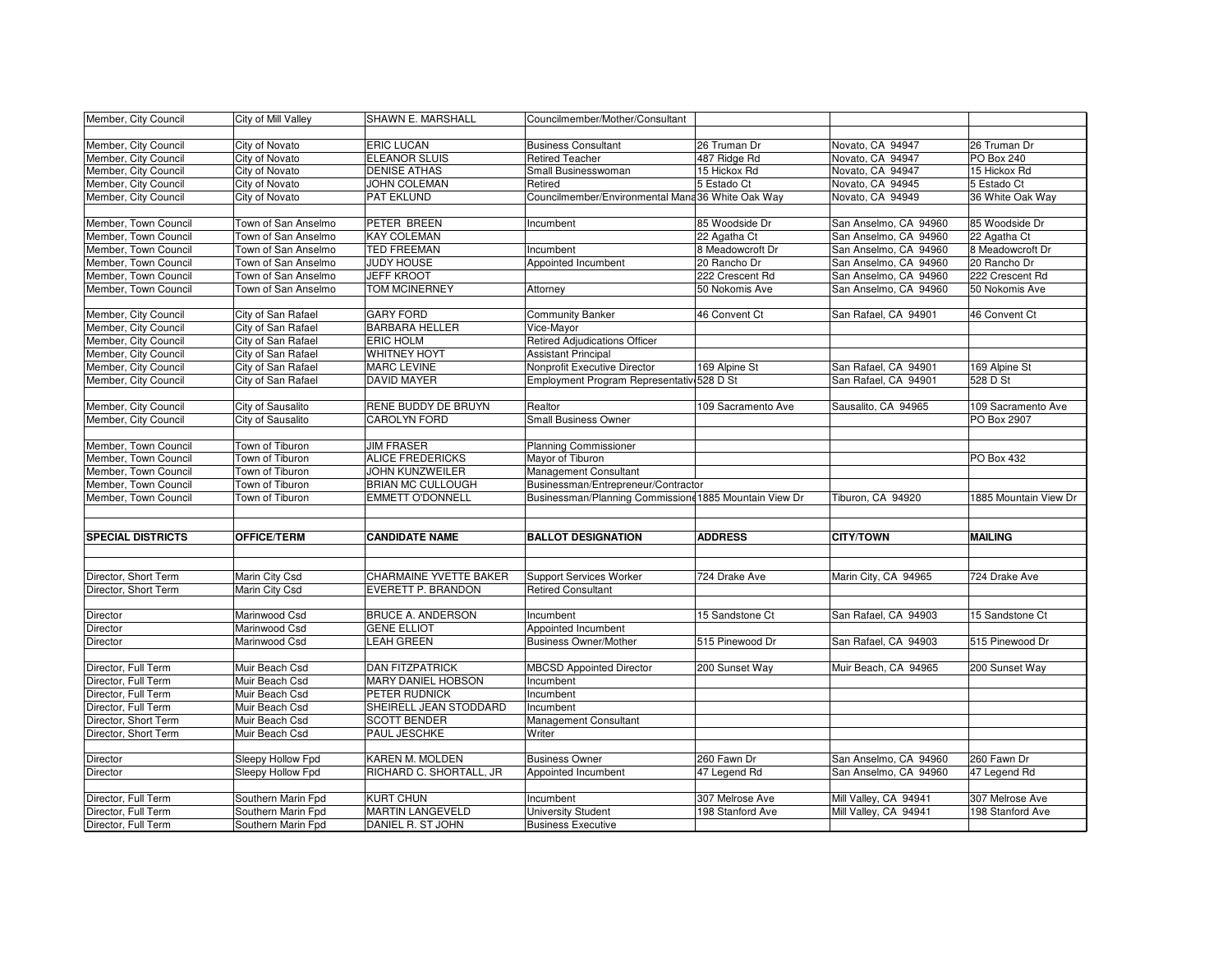| Director, Full Term  | Southern Marin Fpd              | <b>DENNIS W. SULLIVAN</b>           | Incumbent                           |                           |                       |                          |
|----------------------|---------------------------------|-------------------------------------|-------------------------------------|---------------------------|-----------------------|--------------------------|
| Director, Full Term  | Southern Marin Fpd              | <b>SCOTT VON STEIN</b>              | Incumbent                           |                           |                       |                          |
| Director, Short Term | Southern Marin Fpd              | <b>CATHRYN ANN HILLIARD</b>         | Appointed Incumbent                 | 547 Browning St           | Mill Valley, CA 94941 | 547 Browning St          |
|                      |                                 | <b>SCOTT E. WILMORE</b>             |                                     |                           |                       |                          |
| Director, Short Term | Southern Marin Fpd              |                                     | Asset Manager                       |                           |                       | PO Box 996               |
|                      |                                 |                                     |                                     |                           |                       |                          |
| Director             | <b>Bolinas Community Pud</b>    | KIMBERLY JEANNE BENDER              | Writer/Development Director         |                           |                       | PO Box 234               |
| Director             | <b>Bolinas Community Pud</b>    | JOHN C. NORTON                      |                                     |                           |                       |                          |
| Director             | <b>Bolinas Community Pud</b>    | <b>JACK SIEDMAN</b>                 | Incumbent                           |                           |                       | PO Box 37                |
| Director             | <b>Bolinas Community Pud</b>    | <b>BOBBI KIMBALL</b>                | Incumbent                           |                           |                       | PO Box 40                |
| Director             | Sanitary Dis 5 - Tib            | <b>CYNTHIA BATT</b>                 | <b>Small Business Owner</b>         |                           |                       |                          |
| Director             | Sanitary Dis 5 - Tib            | CATHARINE V. BENEDIKTSSON Incumbent |                                     | 2352 Mar East St          | Tiburon, CA 94920     | 2352 Mar East St         |
| Director             | Sanitary Dis 5 - Tib            | <b>ROY C. FEDOTOFF</b>              | Civil Engineer                      |                           |                       |                          |
| Director             | Sanitary Dis 5 - Tib            | <b>FRED C. HANNAHS III</b>          | Retired                             | 440 Ridge Rd              | Tiburon, CA 94920     | 440 Ridge Rd             |
| Director             | as Gallinas Vy Sanitary         | <b>MEGAN CLARK</b>                  | Incumbent                           | 85 Yosemite Rd            | San Rafael, CA 94903  | 85 Yosemite Rd           |
| Director             | as Gallinas Vy Sanitary         | <b>RUSS R. GREENFIELD</b>           | Incumbent                           | 104 Mabry Way             | San Rafael, CA 94903  | 104 Mabry Way            |
| Director             | as Gallinas Vy Sanitary         | <b>LAWRENCE H. LODER</b>            | Incumbent                           | 95 Oak Ridge Rd           | San Rafael, CA 94903  | 95 Oak Ridge Rd          |
| Director             | as Gallinas Vy Sanitary         | JAMES H. SHAW                       | Engineer                            | 664 Cedarberry Ln         | San Rafael, CA 94903  | 664 Cedarberry Ln        |
|                      |                                 |                                     |                                     |                           |                       |                          |
| <b>Director</b>      | <b>Novato Sanitary District</b> | <b>MICHAEL DI GIORGIO</b>           | Incumbent                           |                           |                       |                          |
| Director             | <b>Novato Sanitary District</b> | <b>DENNIS FISHWICK</b>              | Retired                             | 199 Posada Del Sol Apt 65 | Novato, CA 94949      | 199 Posada Del Sol Apt 6 |
| Director             | <b>Novato Sanitary District</b> | <b>ARTHUR T. KNUTSON</b>            | Incumbent                           | 424 San Carlos Way        | Novato, CA 94945      | 424 San Carlos Way       |
| Director             | Novato Sanitary District        | <b>BILL LONG</b>                    | Incumbent                           | 88 Bonnie Brae Dr         | Novato, CA 94949      | 88 Bonnie Brae Dr        |
| Director             | <b>Novato Sanitary District</b> | <b>E.A. SAM RENATI</b>              | <b>General Contractor</b>           |                           |                       |                          |
| Director             | Novato Sanitary District        | <b>BILL SCOTT</b>                   | Labor Management Consultant         |                           |                       |                          |
| <b>Director</b>      | Novato Sanitary District        | DENNIS J. WELSH                     | <b>Retired Plant Superintendent</b> |                           |                       |                          |
| Director             | <b>Tomales Csd</b>              | DALE WAYNE CONROY                   | Retired                             | 125 Valley Ave            | Tomales, CA 94971     | PO Box 1                 |
| Director             | <b>Tomales Csd</b>              | <b>WALTER E. EARLE</b>              | Incumbent                           |                           |                       | PO Box 258               |
| Director             | <b>Tomales Csd</b>              | <b>ERIC V. KNUDSEN</b>              | Chemist                             | 130 Dillon Beach Rd       | Tomales, CA 94971     | PO Box 84                |
| Director             | <b>Tomales Csd</b>              | <b>HOPE HOLLIS STURGES</b>          | <b>Registered Nurse</b>             |                           |                       | <b>PO Box 152</b>        |
| Director             | <b>Tomales Csd</b>              | <b>PAUL HENRY VINCK</b>             | Retired                             |                           |                       | PO Box 415               |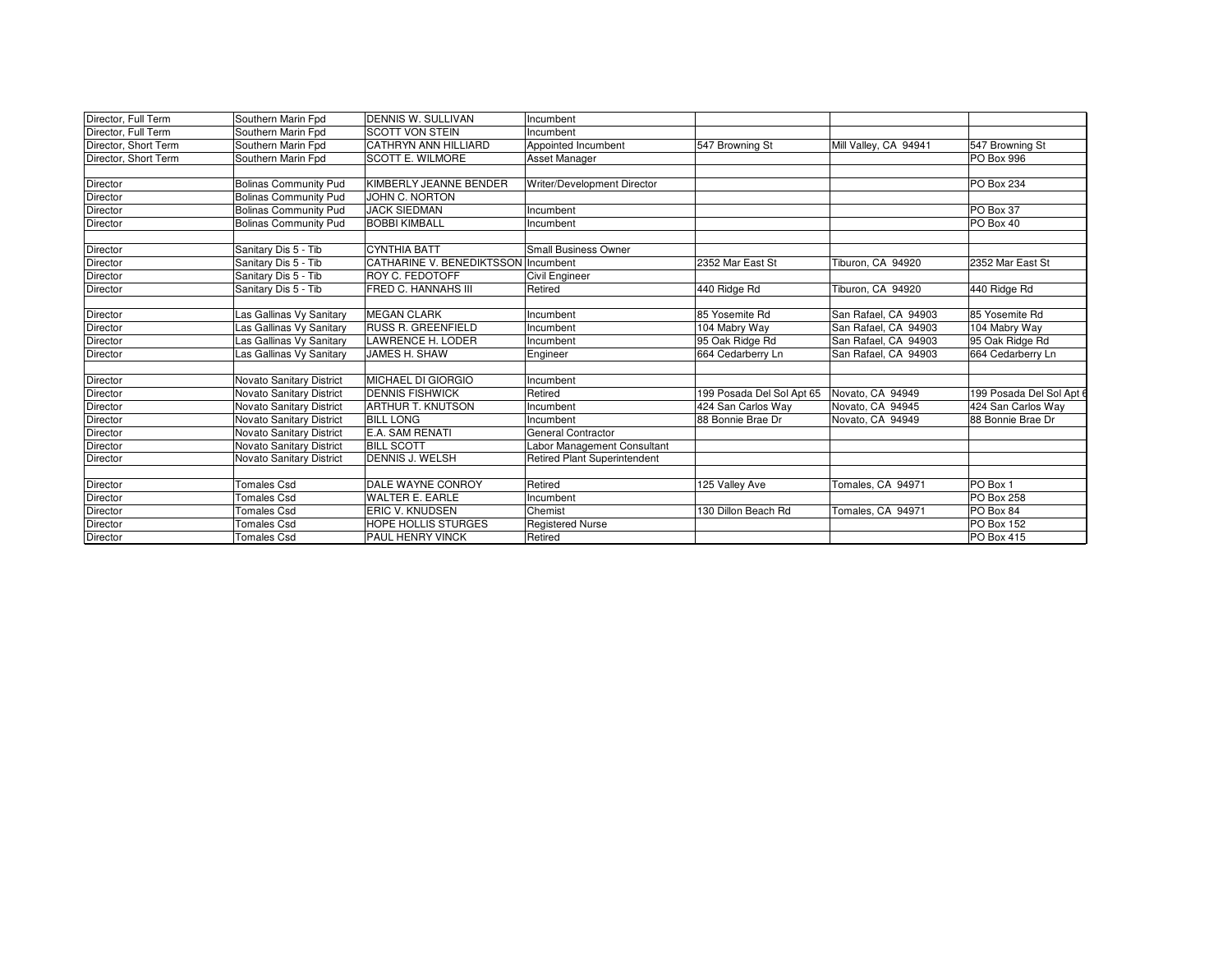| <b>CITY/TOWN</b>       | <b>PHONE</b>   | ALT. PHONE FAX NO. |                                                     | <b>E-MAIL</b>                           |                                       |
|------------------------|----------------|--------------------|-----------------------------------------------------|-----------------------------------------|---------------------------------------|
|                        |                |                    |                                                     |                                         |                                       |
| Mill Valley, CA 94941  | (415)929-6565  |                    |                                                     | nduzgune@pacific.edu                    |                                       |
| Mill Valley, CA 94941  | (415)388-0583  |                    |                                                     |                                         |                                       |
|                        |                |                    |                                                     |                                         |                                       |
| Mill Valley, CA 94941  | (415)990-8798  |                    |                                                     | conticonsulting@yahoo.com               |                                       |
|                        |                |                    |                                                     |                                         |                                       |
| Bel/Tib CA 94920-0883  | (415)435-5819  | (415)342-4648      |                                                     | mginalski@aol.com                       |                                       |
| Novato, CA 94947       | (415)898-2502  |                    |                                                     |                                         |                                       |
|                        |                |                    |                                                     |                                         |                                       |
|                        |                |                    |                                                     |                                         |                                       |
| Novato CA 94949        |                |                    |                                                     |                                         |                                       |
|                        |                |                    |                                                     | derekpk@comcast.net                     |                                       |
| Novato, CA 94945       | (415) 672-4212 |                    |                                                     |                                         |                                       |
| Novato, CA 94949       | (415)328-5610  |                    |                                                     | (415)883-6679 dustinsteiger@hotmail.com |                                       |
|                        |                |                    |                                                     |                                         |                                       |
| Woodacre CA 94973-0976 | (415)300-6422  |                    |                                                     | (415)785-3433 stevecharrier@comcast.net |                                       |
| Woodacre CA 94973-0260 |                |                    |                                                     |                                         |                                       |
| Woodacre CA 94973-1021 |                |                    |                                                     |                                         |                                       |
| Woodacre CA 94973-1195 |                |                    |                                                     | cjsabec@gmail.com                       |                                       |
|                        |                |                    |                                                     |                                         |                                       |
|                        |                |                    |                                                     |                                         | jason.brodersen@blueplanetschools.org |
| Corte Madera, CA 94925 | (415)298-6036  |                    |                                                     | (415)331-7272 bfrank@relg.com           |                                       |
|                        |                |                    |                                                     |                                         |                                       |
|                        |                |                    |                                                     |                                         |                                       |
|                        |                |                    |                                                     |                                         |                                       |
|                        |                |                    |                                                     |                                         |                                       |
| <b>CITY/TOWN</b>       | <b>PHONE</b>   | <b>ALT. PHONE</b>  | FAX NO.                                             | <b>E-MAIL</b>                           |                                       |
|                        |                |                    |                                                     |                                         |                                       |
|                        |                |                    |                                                     |                                         |                                       |
| Corte Madera, CA 94925 | (415)435-4300  |                    |                                                     | condon94925@yahoo.com                   |                                       |
| Corte Madera, CA 94925 | (415)945-9198  |                    |                                                     | delfurst@gmail.com                      |                                       |
|                        |                |                    |                                                     |                                         |                                       |
|                        |                |                    |                                                     |                                         |                                       |
|                        |                |                    |                                                     |                                         |                                       |
| Fairfax, CA 94930      | (415)459-6232  | (415)847-4004      |                                                     | wendy_baker@comcast.net                 |                                       |
| Fairfax, CA 94930      | (415)453-6104  | (415) 453-6104     |                                                     | sabrandborg@earthlink.net               |                                       |
| Fairfax, CA 94930      | (415)721-0621  |                    |                                                     |                                         |                                       |
| Fairfax, CA 94978      | (415)459-8420  |                    | (415)457-8687 (415)454-6078 chris@clancylang.com    |                                         |                                       |
| Fairfax, CA 94930      | (415)456-5070  |                    |                                                     | wbmadsen@sbcqlobal.net                  |                                       |
| Fairfax, CA 94930      | (415)258-9289  |                    | (415) 706-9229 (415) 258-9289                       | reedforcouncil@earthlink.net            |                                       |
| Fairfax, CA 94930      | (415)460-1993  |                    | (415)460-1993 (415)460-9762 weinsoff@iv.netcom.com  |                                         |                                       |
|                        |                |                    |                                                     |                                         |                                       |
| Larkspur, CA 94939     | (415)672-2666  | (415) 672-2666     |                                                     | dhillmer@aol.com                        |                                       |
| Larkspur, CA 94939     | (415)461-4566  |                    | (415)461-4566 (415)927-5098 lundstromjoan@yahoo.com |                                         |                                       |
| Larkspur CA 94977-0111 | (415) 924-1492 | (415) 924-1492     |                                                     | chris@mccluney.com                      |                                       |
| Larkspur, CA 94939     | (415)785-7988  |                    | (415)927-1986 (415)785-7976 len@rifkindlawgroup.com |                                         |                                       |
|                        |                |                    |                                                     |                                         |                                       |
| Mill Valley, CA 94941  | (415)389-1424  | (415)389-1424      |                                                     | ajberman1@aol.com                       |                                       |
|                        |                |                    |                                                     |                                         |                                       |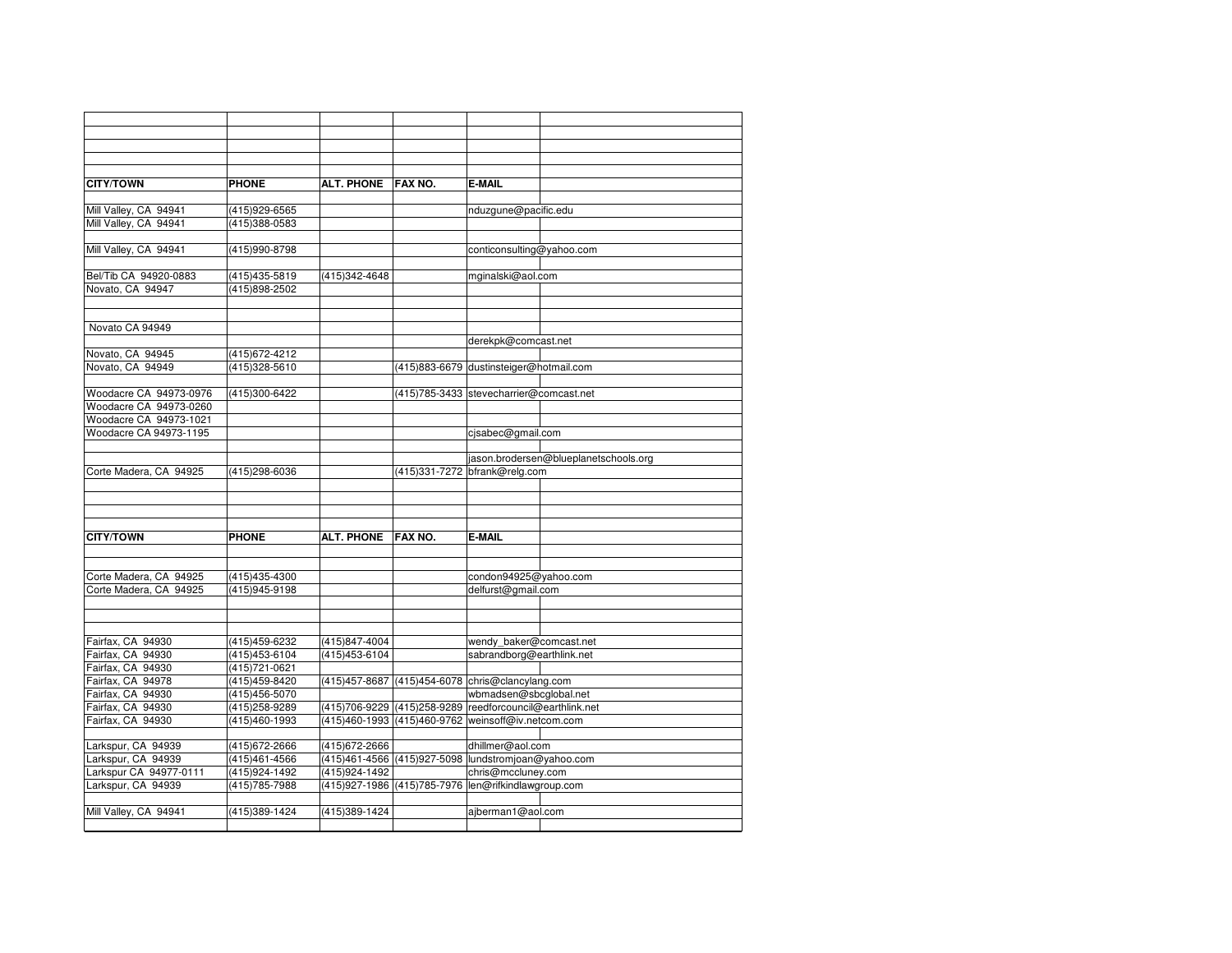|                         |                                 |                   |         | (415)389-9270 shawnmarshall@comcast.net             |  |
|-------------------------|---------------------------------|-------------------|---------|-----------------------------------------------------|--|
|                         |                                 |                   |         |                                                     |  |
| Novato, CA 94947        | (415) 272-3265                  | (415) 272-3265    |         | eric@ericlucan.com                                  |  |
| Novato CA 94948-0240    | (415)892-0128                   | (415)892-0128     |         | esluis@earthlink.net                                |  |
| Novato, CA 94947        | (415)898-5041                   |                   |         | (415)897-3536 (415)898-2384 dathas@aol.com          |  |
| Novato, CA 94945        | (415) 254-3995                  |                   |         | marinlocal@aol.com                                  |  |
| Novato, CA 94949        |                                 |                   |         | (415)883-9116 (415)884-2602 pat@pateklund.com       |  |
|                         |                                 |                   |         |                                                     |  |
| San Anselmo, CA 94960   | (415) 453-1761                  | (415) 453-1761    |         | pbreen5@comcast.net                                 |  |
| San Anselmo, CA 94960   | (415) 453-7327                  |                   |         |                                                     |  |
| San Anselmo, CA 94960   | (415) 453-3768                  |                   |         | twfreeman@ix.netcom.com                             |  |
| San Anselmo, CA 94960   | (415) 485-4454                  | (415) 485-4454    |         | housejudy@comcast.net                               |  |
| San Anselmo, CA 94960   | (415)456-5531                   | (415) 456-9984    |         | jkarch2@sbcglobal.net                               |  |
| San Anselmo, CA 94960   | (415) 442-4871                  | (415) 258-0771    |         | tmm@ogletreedeakins.com                             |  |
|                         |                                 |                   |         |                                                     |  |
| San Rafael, CA 94901    | (415)497-4014                   |                   |         | (415)524-9340 (415)453-9552 garyeford@yahoo.com     |  |
|                         | (415) 457-9810                  |                   |         | (415)457-9810 (415)457-9820 barbaraheller@yahoo.com |  |
|                         |                                 |                   |         | eric@ericholm2009.com                               |  |
|                         | (415) 272-2670                  |                   |         | whitneyhoyt@yahoo.com                               |  |
| San Rafael, CA 94901    | (415)533-1445                   |                   |         | marcblevine@gmail.com                               |  |
| San Rafael, CA 94901    | (415)409-3283                   | (415)482-1024     |         |                                                     |  |
|                         |                                 |                   |         |                                                     |  |
| Sausalito, CA 94965     | (415)332-0803                   | (415)332-0803     |         |                                                     |  |
| Sausalito CA 94966-2907 | (415)332-3409                   |                   |         | (415)332-3409 (415)332-3409 csford@pacbell.net      |  |
|                         |                                 |                   |         |                                                     |  |
|                         |                                 |                   |         | (415)435-3902   jfraser@apr.com                     |  |
| Bel/Tib CA 94920-0432   |                                 |                   |         | askalicenow@usa.net                                 |  |
|                         |                                 |                   |         | (415)789-9582 johnkunzweiler@yahoo.com              |  |
|                         |                                 |                   |         | (415)435-3292 brian@mcculloughfood.com              |  |
| Tiburon, CA 94920       | (415) 244-5493                  | (415) 435-1885    |         | emmett@vikingind.com                                |  |
|                         |                                 |                   |         |                                                     |  |
|                         |                                 |                   |         |                                                     |  |
| <b>CITY/TOWN</b>        | <b>PHONE</b>                    | <b>ALT. PHONE</b> | FAX NO. | <b>E-MAIL</b>                                       |  |
|                         |                                 |                   |         |                                                     |  |
|                         |                                 |                   |         |                                                     |  |
| Marin City, CA 94965    | (415)289-0721                   |                   |         |                                                     |  |
|                         |                                 |                   |         |                                                     |  |
|                         |                                 |                   |         |                                                     |  |
| San Rafael, CA 94903    | (415)492-1699                   |                   |         | bruce@home2150.com                                  |  |
|                         |                                 |                   |         |                                                     |  |
| San Rafael, CA 94903    | (707)763-9993                   |                   |         |                                                     |  |
|                         |                                 |                   |         |                                                     |  |
| Muir Beach, CA 94965    | (415)383-7085                   |                   |         |                                                     |  |
|                         |                                 |                   |         |                                                     |  |
|                         |                                 |                   |         |                                                     |  |
|                         |                                 |                   |         |                                                     |  |
|                         |                                 |                   |         |                                                     |  |
|                         |                                 |                   |         | pjeschke@aol.com                                    |  |
|                         |                                 |                   |         |                                                     |  |
| San Anselmo, CA 94960   | (415)902-6200                   |                   |         |                                                     |  |
| San Anselmo, CA 94960   | (415) 457-5271                  |                   |         |                                                     |  |
| Mill Valley, CA 94941   |                                 |                   |         |                                                     |  |
| Mill Valley, CA 94941   | (415)388-6116<br>(415) 794-7862 |                   |         |                                                     |  |
|                         |                                 |                   |         |                                                     |  |
|                         |                                 |                   |         |                                                     |  |